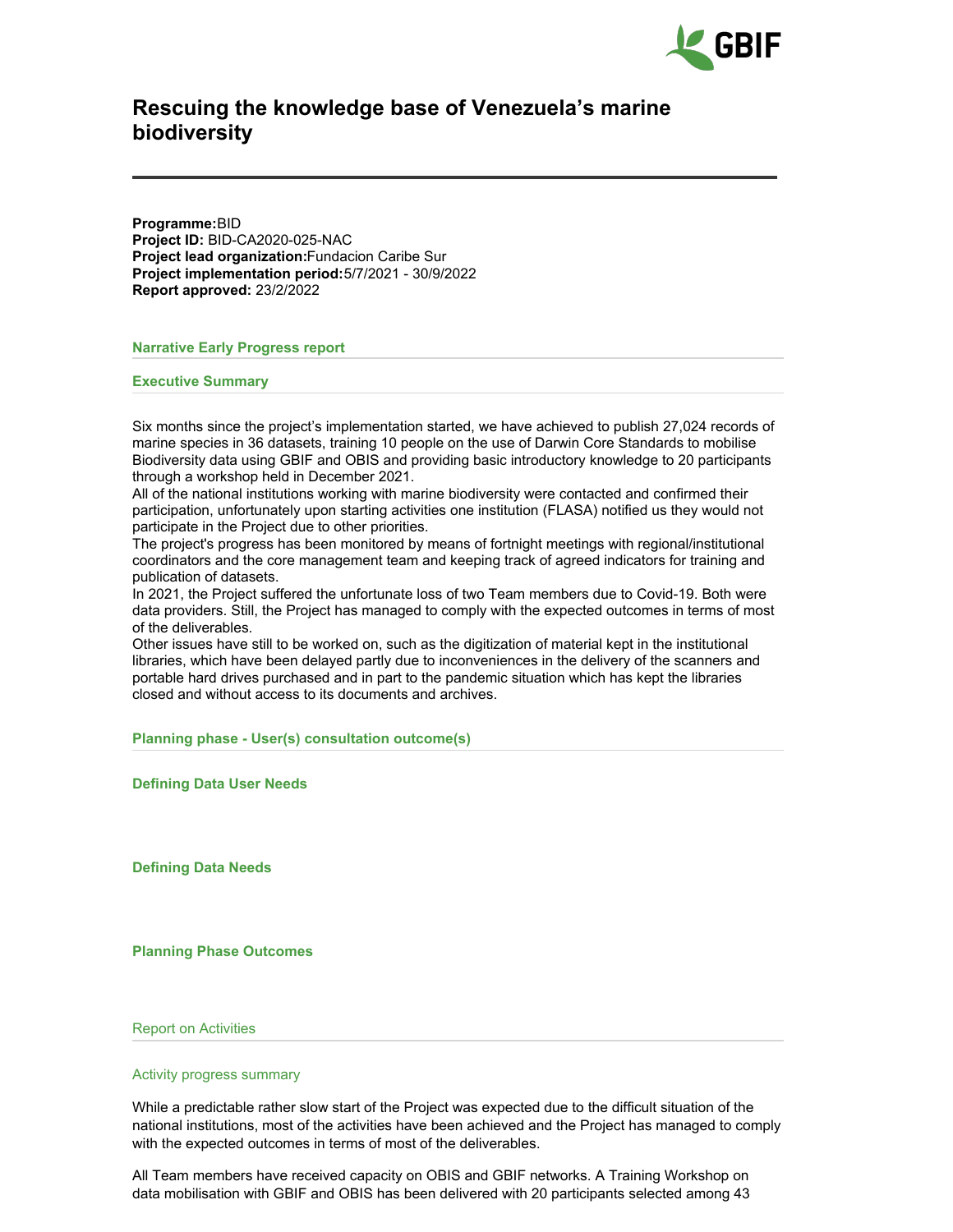applicants. Two more workshops are planned to be held in April and August 2022.

Nation-wide COVID restrictions have restricted access to universities and their libraries since the beginning of the project. This has impeded any progress on the digitizing of theses, reports and historic issues of national scientific journals in order to contribute to the Ocean Information from Venezuela. We were finally able to buy the scanners and are currently waiting for their delivery to begin.

The inventory of non-digitized biodiversity data is partially completed. We have completed an inventory of the datasets the project will be publishing on top of the 36 already published. Regional coordinators are now in the process of inventorying the literature that will be digitized as universities reopen. We expect that this could be completed by April 2022.

A webinar to promote adoption of DwC standards and use of OBIS/GBIF is planned in April 2022 to showcase the datasets that have been published.

A first meeting to coordinate the production of a data paper was held in January. The publishing of a research article from the datasets produced in the project is expected to be completed by June 2022.

#### Progress on activities

# **Activity: Assess number of undigitised data sources for prioritisation and preparation of final data mobilisation plan**

**Description:** An inventory of all data sources available at national institutions was completed in order to prioritize data mobilization efforts. Each institutional coordinator prepared a curated list of datasets by institution, prioritising those whose raw data were semi-digitised or which data providers were easily accessible to answer any query during digitisation. A total of 27 datasets were identified in September 2021. These lists were used to monitor the progress in the workflow established for the publication of datasets.

**Start Date - End Date:** 5/7/2021 - 15/9/2021 **Verification Sources:** Inventory of partially digitised datasets

#### **Activity: Build capacity in team members and data holders for data mobilisation**

**Description:** All institutional or regional coordinators and other researchers from different national organizations completed a 4-week long course on Biodiversity Data Mobilization. They are all actively working getting datasets in the workflow for publication, with 36 datasets already published. Training of regional coordinators was delayed by almost 5 weeks due to OBIS trainers changing the starting date of the workshop. This affected the planned dates for the delivery of datasets, as coordinators were able to effectively start working on digitising the inventoried datasets by the end of September 2021. From October we have been hosting fortnightly online Helpdesk Session for the regional coordinators and various researchers who are also digitizing datasets and have been capacitated within the overall activities of the project. These sessions are recorded and available to all participants through the CaribeSur YouTube channel.

We have also completed the design and delivery of the first online workshop training: Introduction to GBIF and OBIS to mobilize biodiversity data. The training started on December 11th 2021. A total of 43 researchers and students submitted applications and 20 were accepted based on the capacity of our team members trained on the BID Capacity enhancement workshop. The training included six modules with practical exercises and a final submission of a user case scheduled for the end of January 2022.

We have shared the training program with learning objectives and activities with our partners from PROVITA who are also organizing a workshop, focused on terrestrial biodiversity within their BID Institutional project.

Two other training workshops are planned to start on June and August 2022.

**Start Date - End Date:** 17/8/2021 - 30/1/2022

**Verification Sources:** CaribeSur Team Members Meeting Webminar 18-08-2021 > https://youtu.be/4P4AiT7PSHk

IOC-OTGA-INVEMAR Training Evaluation Webminar 13-10-2021 https://youtu.be/HMz3i6iNfpc

- 12-11-2021 OBIS HelpDesk Webminar > https://youtu.be/p7G05MDkgxQ
- 24-11-2021 OBIS HelpDesk Webminar > https://youtu.be/kDC8AZwq9Ow
- 20-12-2021 OBIS HelpDesk Webminar > https://youtu.be/ckqwBAfGsu0

• Introduction to Biodiversity Data Mobilization Workshop Google Classroom: https://classroom.google.com/c/NDIyNTk5NzA3MzYy Code: lq7tqei

- First Q&A Session: 06 Dec 2021: Modules 1,2,3 https://youtu.be/g\_W1AJCVVGI

- Second Q&A Session 10 Dec 2021: Workshop Modules 4,5 https://youtu.be/jZW8Xvoquu4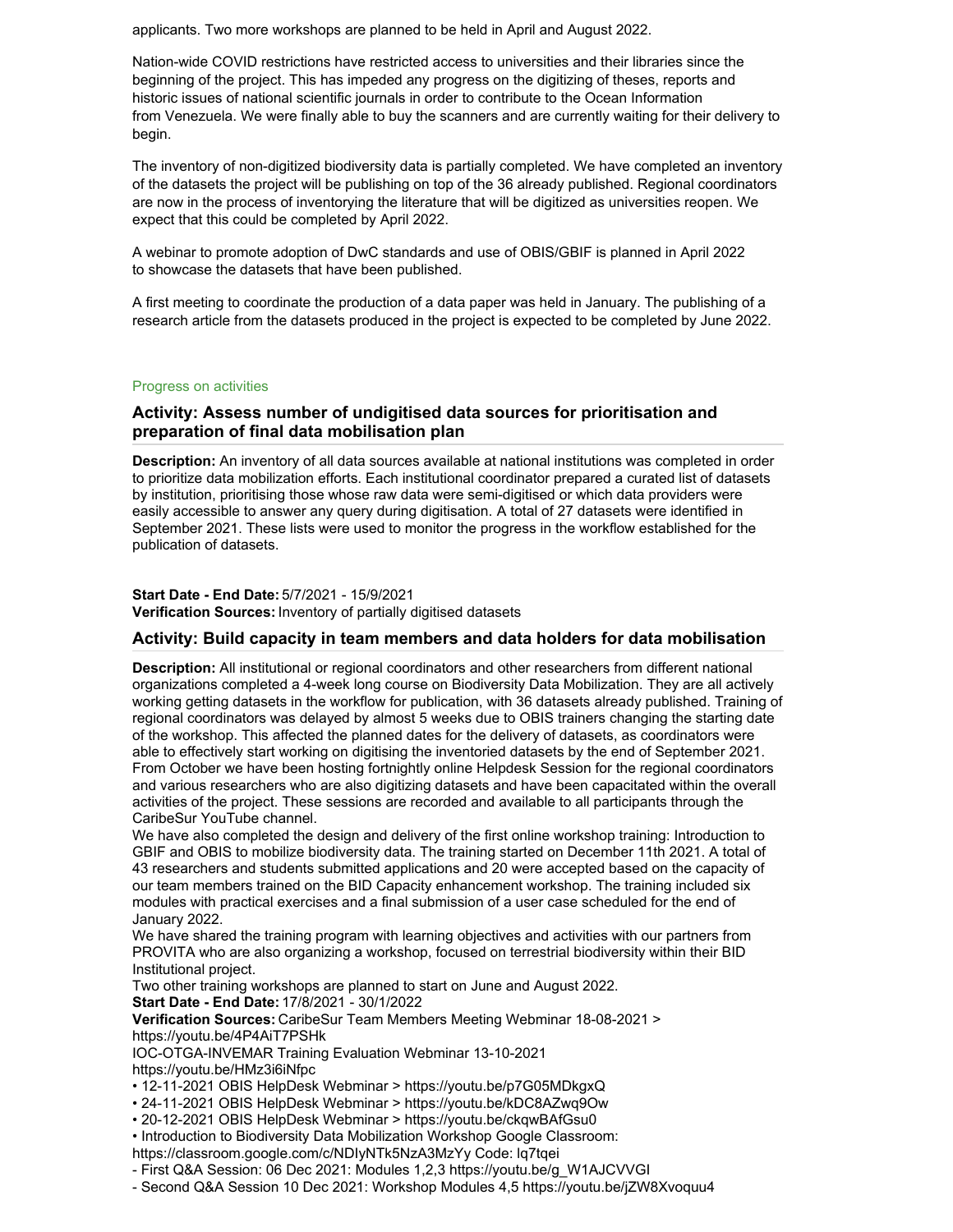- Third Q&A Session: 13 Dec 2021 Workshop Module 6 https://youtu.be/KOvUabbL\_ls Selfie Taller 1DIC GBIF CaribeSur.png

# **Activity: Implement pipeline for preparation and publication of datasets**

**Description:** Using the inventories of datasets by institution/region, the national coordinator has held fortnight meetings individually with each coordinator to track progress. Project documentation is kept in a Google Drive account from the Universidad Simon Bolivar where coordinators and partners can access them.

Once the core and extensions are ready and revised, regional coordinators complete the metadata on a training IPT set up and managed by the OBIS Caribbean node and informs the node representative who conducts a final check before moving the dataset to the OBIS IPT. We set up a dedicated WhatsApp group to provide support and discuss issues that arise during the digitization and data cleaning stage of the pipeline, as well as fortnight help desk session led by OBIS Caribbean node.

# **Start Date - End Date:** 18/8/2021 - 7/1/2022

**Verification Sources:** OBIS HelpDesk Webminars:

- 12-11-2021 OBIS HelpDesk Webminar
- 24-11-2021 OBIS HelpDesk Webminar
- 20-12-2021 OBIS HelpDesk Webminar

These are available through links in Caribe Sur YouTube channel

# **Activity: Integrate digitised products (dataset and literature) to host databases and repositories**

**Description:** A total of 36 datasets with 27,024 records have been moved from the training IPT to OBIS. 24 core files are uploaded to the training IPT and are in the process of completing the metadata and publication process.

Currently three scanners have been purchased in order to digitize literature kept in the institutional libraries, this action has been delayed partly due to inconveniences in the delivery of the scanners and portable hard drives purchased and in part to the pandemic situation which has kept the libraries closed and without access to its documents and archives.

#### **Start Date - End Date:** 2/9/2021 - 13/7/2022

**Verification Sources:** See Project Page https://www.gbif.org/project/BID-CA2020-025-NAC/rescuingthe-knowledge-base-of-venezuelas-marine-biodiversity#datasets

### **Activity: Prepare and submit midterm report**

**Description:** on going activity **Start Date - End Date:** 1/12/2021 - 31/1/2022 **Verification Sources:** Nothing to report on this

### **Activity: Produce datasets on marine biodiversity**

**Description:** Up to this date a total of 36 datasets with 27,024 records for marine species have been published in OBIS and are also accessible through GBIF. This represents 33 % more of the total number of datasets planned for the project to deliver.

COVID restrictions have restricted access to universities' libraries since the beginning of the project. This has impeded any progress on digitizing literature to upload to OceanDocs and limited progressing with the following datasets:

- 1. Marine biodiversity of La Restinga National Park \*
- 2. Ichthyoplankton of the northeastern Venezuelan coast \*
- 3. Phytoplankton of the Northeastern Venezuelan coast \*
- 4. Zooplankton of the Northeastern Venezuelan coast \*
- 5. Seagrass-associated molluscs from the northeastern coast of Venezuela \*
- 6. Decapods of Margarita Island \*
- 7. Crustacea Decapoda of Zulia, Venezuela \*

These represent 25% of the datasets originally planned to be delivered. However, the impact on this deliverable is reduced by the increased number of datasets identified on the national inventory made by the institutional coordinators.

#### **Start Date - End Date:** 30/9/2021 - 31/7/2022

**Verification Sources:** See Inventario Datasets docs

### **Activity: BID Capacity enhancement workshop certification obtained**

**Description:** Two Project Team members, Jeannette Perez, an institutional coordinator and Francoise Cavada, a volunteer researcher, completed the online training and submitted the user case for evaluation. They are currently waiting the certification outcome.

**Start Date - End Date:** 1/8/2021 - 31/12/2021

**Verification Sources:** Advance badge received by one of the participants. Currently waiting the certification outcome for the second participant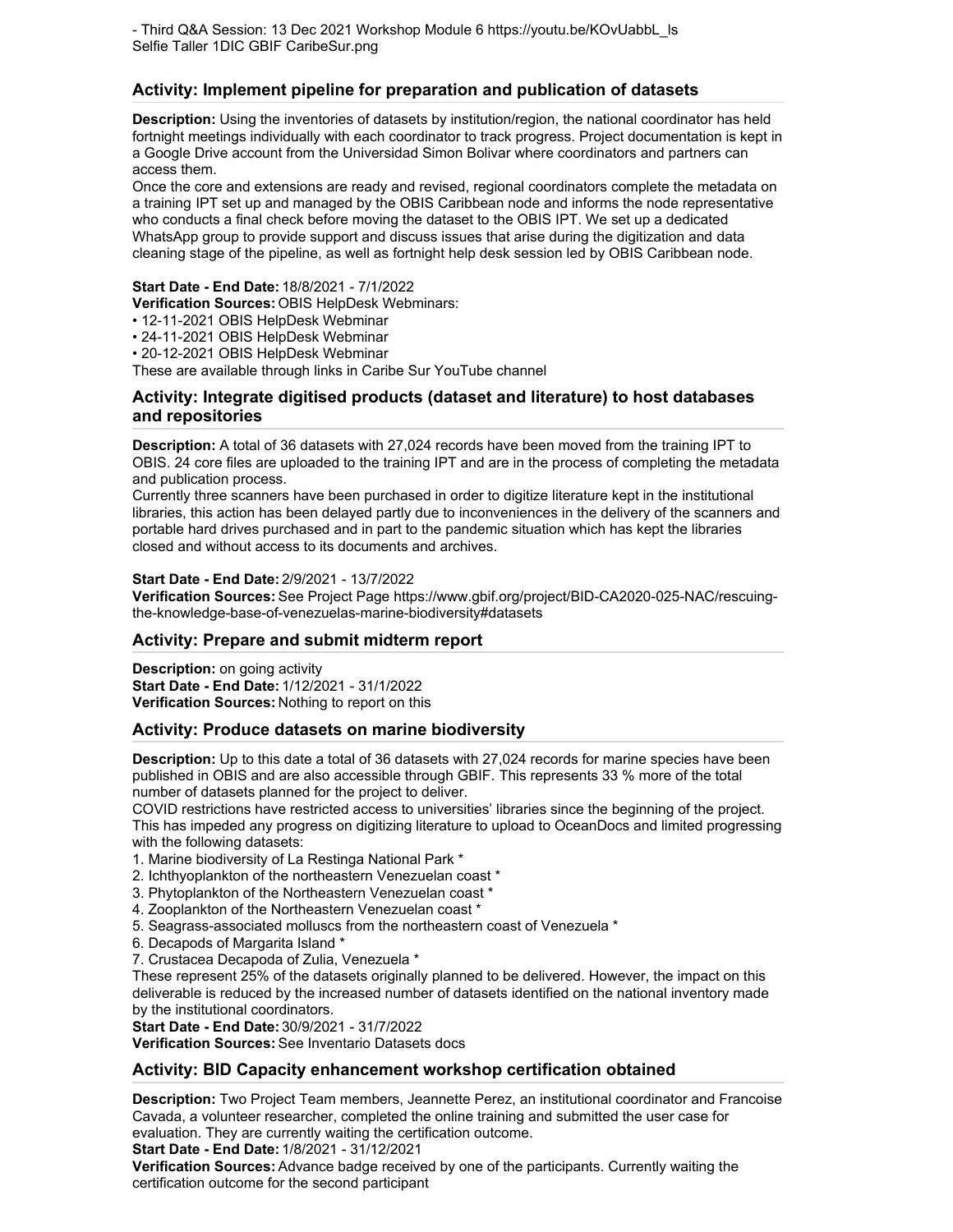# **Activity: Contact and engage relevant stakeholders to increase participation in GBIF network and geographic coverage within OBIS datasets**

**Description:** We have been in contact with our Project partners from PROVITA and are participating in a meeting with the Director of the National Office of Biodiversity, Mrs Carliz Diaz. This meeting has been constantly postponed on her end and we still do not have a date for it. As part of our planning for the webinars we will engage with University Department heads and students' associations to also publicize the trainings. However, the restriction to access universities has proven a difficult barrier to mobilize university staff and students. **Start Date - End Date:** 1/8/2021 - 31/7/2022 **Verification Sources:** No report attachmets

#### **Report on Deliverables**

#### Deliverables progress summary

To date, a total of 36 datasets with 27,024 records for marine species have been published in OBIS and are also accessible through GBIF. This represents 33 % more than the total number of datasets planned for the project to deliver.

COVID restrictions nationwide have impeded access to universities' libraries since the beginning of the project. This has hindered progress on digitizing literature to upload to OceanDocs and limited progressing with the following datasets:

Marine biodiversity of La Restinga National Park \*

Ichthyoplankton of the northeastern Venezuelan coast \*

Phytoplankton of the Northeastern Venezuelan coast \*

Zooplankton of the Northeastern Venezuelan coast \*

Seagrass-associated molluscs from the northeastern coast of Venezuela \*

Decapods of Margarita Island \*

Crustacea Decapoda of Zulia, Venezuela \*

These represent 25% of the 27 datasets originally planned to be delivered. However, the impact on the project is reduced by the increased number of datasets identified on the national inventory made by the institutional coordinators of which 36 datasets are already published.

#### Progress towards deliverables

**Deliverables - Project planning phase**

**Deliverables - Project data mobilization phase**

**Deliverables - Project evaluation phase**

**Events**

#### **Introduction to Biodiversity Data Mobilization Workshop**

**Dates:** 2021-12-01 - 2021-12-10 **Organizing institution:** CaribeSur **Country:** Venezuela **Number of participants:** 20 **Comments: Website or sources of verification:**https://classroom.google.com/c/NDIyNTk5NzA3MzYy

GBIF leads the Biodiversity Information for Development (BID), a programme funded by the European Union. The programme provides supplementary support for activities addressing the needs of regional researchers and policymakers through mobilization and use of biodiversity data.